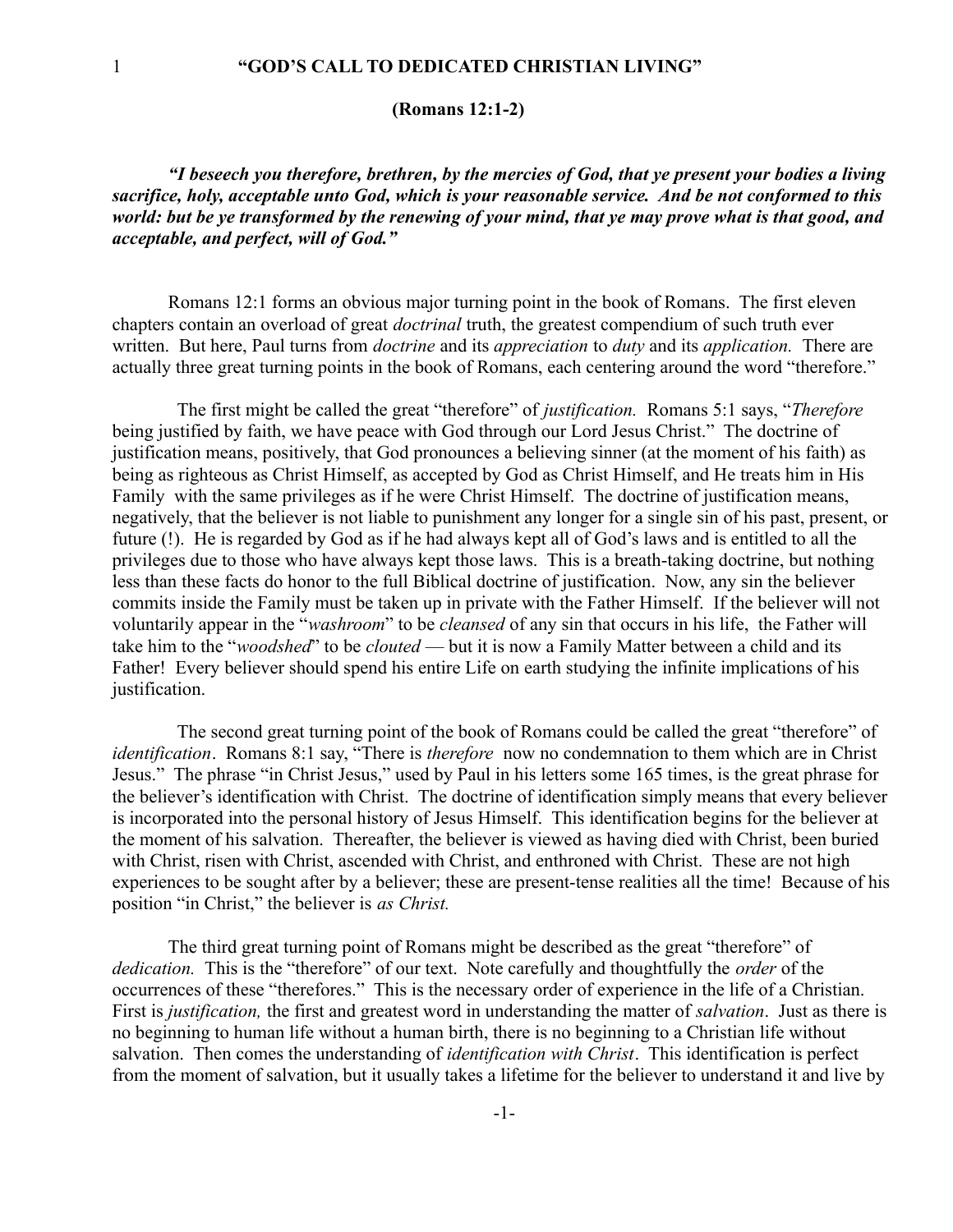it. This identification with Christ is the foundation of the believer's progressive *sanctification.* During all stages of the process of sanctification, the believer is to engage in *service* to Christ, and the dedication to this service is the great "therefore" of Roman 12:1-2.

As previously suggested, this is the most abrupt and decisive turning point of the book. Here, the book changes directions. *Up to* this point, everything has been moving in the direction of *heaven to earth* and the keynote is *grace. Here*, the direction reverses, and everything moves in the direction of *earth to heaven*, and the keynote is *Spirit-produced, Spirit-filled gratitude*. The suggestion is that Christianity is like breathing. There is an inhaling of the grace of God in Christ. This was symbolized in John 20 when Jesus "breathed on them." The inference seems to be that they were to "inhale" His fullness by faith. The Spirit-filled life is as simple as breathing — and just as crucial! Then, they were to "exhale" both the *waste* (their sins) and the *worship* (the inevitable result of the Christ-life) toward God. The service of a Christian is simply the Christ-life expressed toward God and toward others. The word "therefore" in Romans 12:1 is a coupling-link between the two parts of the total Christian experience, *doctrine* and *duty, learning* and *living.* I have labeled it "God's Call to Dedicated Christian Living." Let's study it.

## **I. THE STATED CAUSE**

 First, we see the stated cause of dedicated Christian living. "I beseech you therefore, brethren, by the mercies of God...." Three vital things demand our attention in this opening statement of Romans 12:1.

Note first that the call is addressed to "*brethren*." So the first foundational premise of this kind of living is that the participant must be *saved.* He must be born again; he must be a Christian. You see, God makes plans *only* for *His children.* Though God sovereignly determines the place and the destiny of lost people as well as saved, God leaves the devil's children thereafter to their father.

If you are a parent, you know how it is in your own life. You carefully and lovingly plan for your children's future; and while you may be mildly interested in your neighbor's children, you would never think of planning their lives. The person who is outside of Christ has scorned or ignored the thing which God holds dearest, which is the death of His well-beloved Son. So, before such an unbeliever can come into the plan of God and live a useful Christian life, he must face the sin-question and the Sonquestion. One day some people asked Jesus directly, "What must we do, to be doing the works of God?" Jesus answered with equal directness, "This is the work (or will) of God, that you believe in Him Whom He has sent" (John 6:29). You must first come in faith to Christ as Savior and Lord. Then you are God's child and can fulfill His will for a dedicated life.

Jesus said in John 10:3, "He (the Good Shepherd) calls *His own sheep* by name and *leads them out."* The day you are saved, you begin to *know* the will of God and *fulfill* the will of God at the same time. God has exclusive and wonderful plans for His children (Jeremiah 29:11), and they are always "good" from God's point of view (Romans 8:28). This call is addressed only to Christians.

Then note that this call is a "*beseeching*." This word pictures a reasonable, moral, tender appeal. The Phillips paraphrase says, "I beg you." This does not reduce God's Apostle to a beggar; it simply acknowledges the tenderness and reasonableness of the call. Note the grace and compassion of this call. Here is the great Apostle Paul, God's Ambassador, on his knees before the Christians of Rome, begging them to do something that they should do without the begging! Indeed, if they knew the full dimensions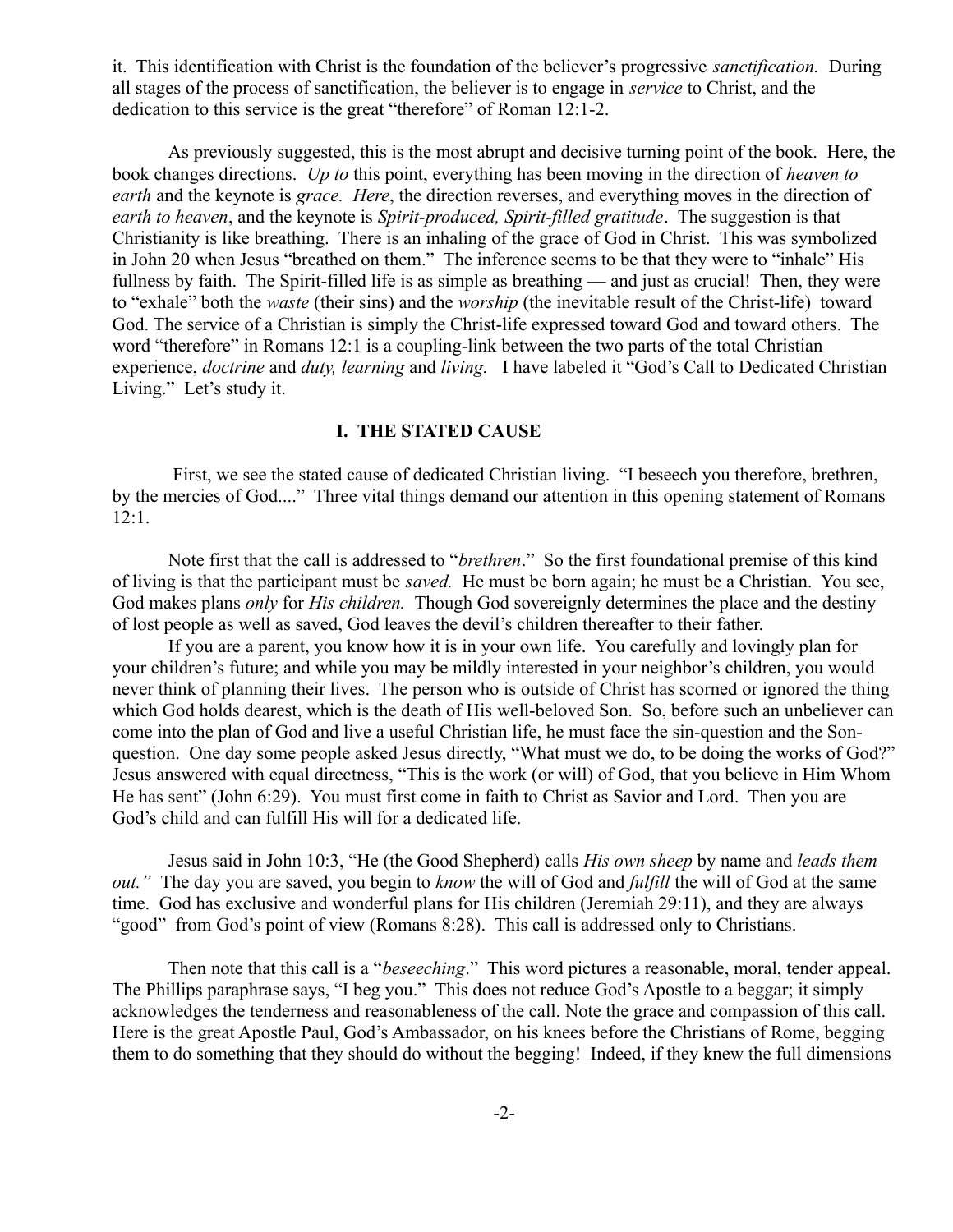of the matter, *they would be begging God* to let them serve Him! Instead, the call is a tender, compassionate entreaty from the Holy Spirit through the Apostle Paul.

The call has a specified *basis.* "I beseech you...*by the mercies of God."* The Phillips paraphrase captures the thought beautifully, "I beg you, my brothers, *with eyes wide open to the mercies of God,* that you present..." The exhortation to "present your bodies a living sacrifice" is to be obeyed *with both eyes steadfastly focused on the mercies of God!* This entails not a mere awareness of these mercies, not a mere acknowledgment of these mercies, but a full *apprehension* and *appreciation* of these mercies.

Note the argument Paul did not use. He did not say, "I *command* you on the basis of the *law* of God" or "I *threaten* you on the basis of the *wrath* of God" or "I *warn* you on the basis of the *judgment* of God" or even "I *advise* you on the basis of the *wisdom* of God," but rather "I *beg* you on the basis of the *mercies* of God." Note then the argument he *did* use. "With eyes wide open to the mercies of God." Generally, this phrase, "the mercies of God," refers to God's compassionate considerations which He displays to us all the time. How merciful, gracious, loving and good God has been! Psalm 68:19 says that "He daily loads us with benefits." We are like pack animals, laden with a heavy cargo of "benefits." He has covered us up with an avalanche of Divine blessings. Specifically, this phrase refers to the justification, sanctification, and glorification which form the subjects of Romans chapters one through eight. All of these infinite and countless mercies form the basis of the Spirit's appeal to us to surrender ourselves happily to God's purpose. If a Christian won't respond to an appeal made on the basis of the innumerable mercies of God, there is little hope for his usefulness. So the call is addressed to brethren, is stated in the form of a tender entreaty, and is based on the great mercies of God.

## **II. THE STRONG CALL**

 Next, we note the Holy Spirit's strong call to dedicated Christian living. "I beseech you ... to present your bodies a living sacrifice..." The key word at this point is the strong aorist tense, active voice verb, "present." Perhaps it can best be understood by looking back to its Old Testament counterpart, the bringing of a sacrifice to God through the Jewish sacrificial system. The Jewish system of sacrifice knew five kinds of sacrifices, but they could be divided into two basic categories. The first category concerned the sacrifices that were offered to God *to obtain reconciliation*. This category included the sin offering and the trespass offering. These sacrifices were *compulsory* because of the urgent need of the sinner. The other category included the sacrifices offered to God *after reconciliation* for the purpose of *celebrating the reconciliation that had been received*. These were called "sweet savor" offerings, and they were *voluntary*.

The one offering which meets the requirements of Romans 12:1-2 is the "burnt offering," the first of the "sweet savor" offerings. It was called a "*whole* burnt offering," and the word "whole" points out the distinctive feature of this particular offering. This offering was totally consumed by fire, so it was called a "holocaust offering." You see, the demand made in these verses is quite radical! No part of this offering was withheld from total devotedness to God. When a worshiper brought this offering, he released it into the hands of the priest as if he were giving it directly into the hands of God. Highlight the word, "*release."* Release, not *retain. Present*, not *preserve,* the sacrifice. Indeed, the word "sacrifice" here is synonymous with the word "victim." In order to see the real nature of this dedication, join in your mind the words "holocaust" and "victim." *You are invited, dear Christian, to be a willing holocaust victim!* In a particular instant of time, the worshiper *took his hands off of the sacrifice forever* by placing it into the hands of the priest. Even so, we are to "take our hands off" of our lives by a oncefor-all surrender, or *release*, of ourselves to Him — as a living sacrifice. The aorist tense of the word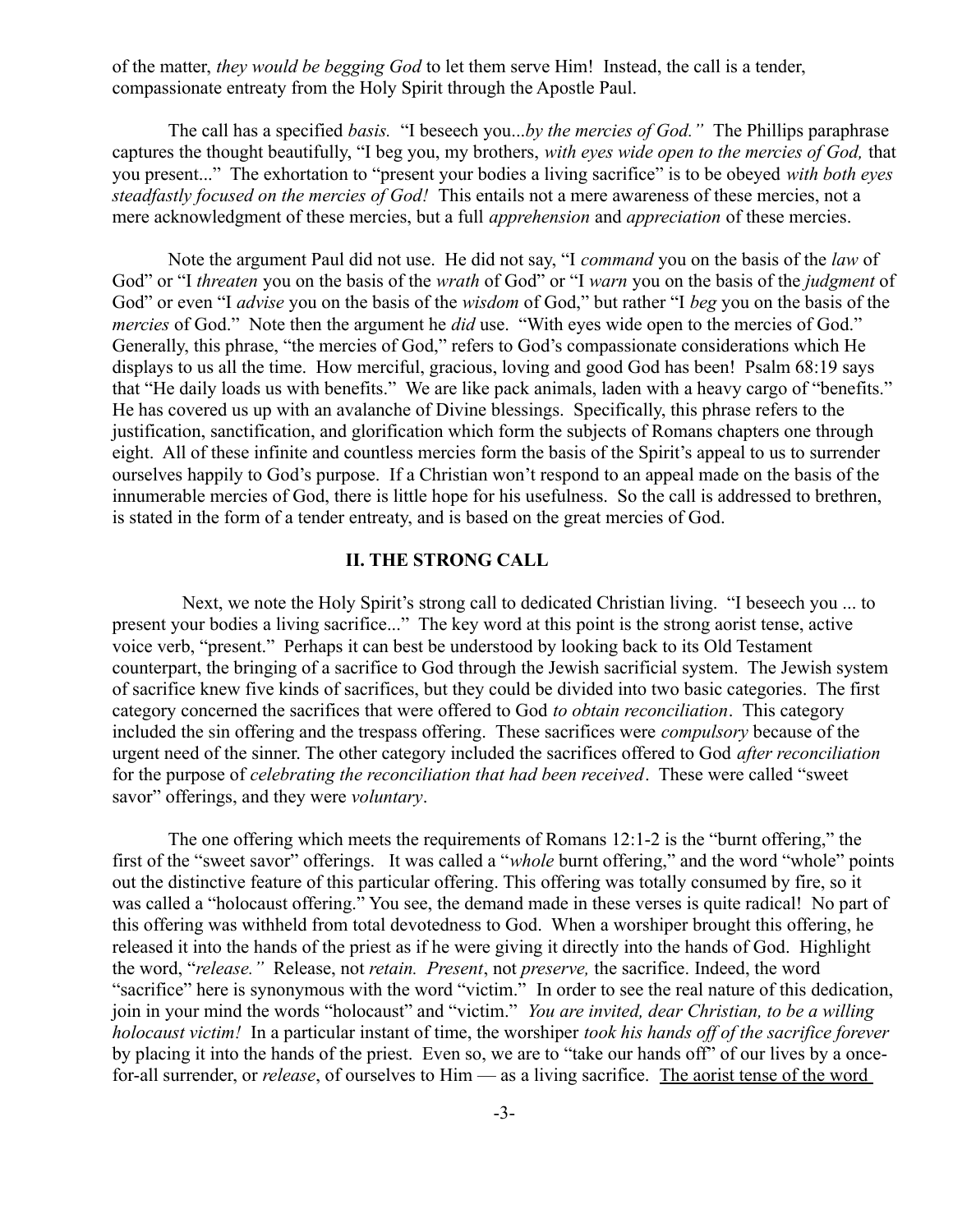"present" calls for a commitment made at a crisis point of time. This is the crisis that initiates the stewardship of the total life and personality.

Once this crisis commitment has been made, it need not be repeated; however, it may (and *must)* be *re-affirmed* whenever necessary. Coldness of heart and recurrence of sin make this re-affirmation often necessary. Suppose a married couple breaks into a serious quarrel. Is it necessary for them to be married again in order to be restored? Certainly not, but an adjustment is necessary! If they are wise, they will make mutual confessions and reaffirm their love for each other. The same is true of a Christian who has become cold of heart or corrupt in practice. Confession and cleansing will re-affirm his original release of himself to God.

Remember that this surrender is to a *Person*, and to a *Plan*. It is to be "acceptable unto God," and it will involve you henceforth in the "good, acceptable, and perfect will of God." So surrender to Jesus Christ is not *resigning* yourself to the *worst* (as carnally-minded people will invariably think it is), but *releasing* yourself joyfully to the *Best* (as every spiritual person regularly proves). God is often accused of brutalizing anyone He can get His hands on, but the Bible says that this is the work of the Devil, not God. Jesus said, "The thief (Satan) comes not except to steal (*dispossession* is his first work) and to kill (*death* is a feature work of Satan) and to destroy (his agenda never varies from that of *destruction)"* (John 10:10). However, when a Christian obeys this command to release Himself to God, He is placing himself in the omni-caring and omni-competent hands of the "Lover of his soul."

## **III. THE SPIRITUAL CHARACTERISTICS**

Next, we will examine the spiritual characteristics of Christian dedication. Our text presents a veritable flood of ideas which describe the nature of such dedication. These verses are like a diamond which might be turned again and again in the sunlight, with each new turn disclosing new facets of the gem. Look at several of these facets.

First, Christian dedication is *volitional.* It is voluntary. Don't misunderstand this. This surrender is morally mandatory, though not legally compulsory. Remember that it is based on "the mercies of God," not the law of God. The word "present" is the same word that is used five times in Romans six and translated "yield." This word does not express the demand of a tyrant who crushes you, but the gentle entreaty of a Master who loves you.

Second, Christian dedication is *total* in nature*.* "Present your *bodies* a living sacrifice." Why the "body?" The body of a sacrificial animal denoted the entire animal. In the case of a man, it denotes the whole man (remember the *"whole* burnt offering"). The Holy Spirit does not say, "Present your spirits, your souls, your emotions, your feelings, your sentiments, or your good intentions." Your body is what you occupy as you read these words. It's what you will take to lunch tomorrow. It sat at your breakfast table this morning. You will have it with you seven days a week for the rest of your life. The body you now live in is, if fact, the only body you will ever have. Even in eternity, you will have the same body, though glorified. Wherever your body goes, you are there. Wherever you are, your body is there. Take a tour through the Scriptures, and look at how many times God talks about the human body. He is apparently very concerned about your body. The reason is simple: If God gets your body, He gets *you!* The body is the organ of all of life. It is the vehicle of life-expression. You cannot *look, speak, touch, hear, smell* (in both senses!), write, travel, etc., without using your body. This is a call simply to devote to God all the active powers of your personality. But take nothing for granted here. Many people have yielded themselves to God only in part. The curse of the times among Christians is the curse of partial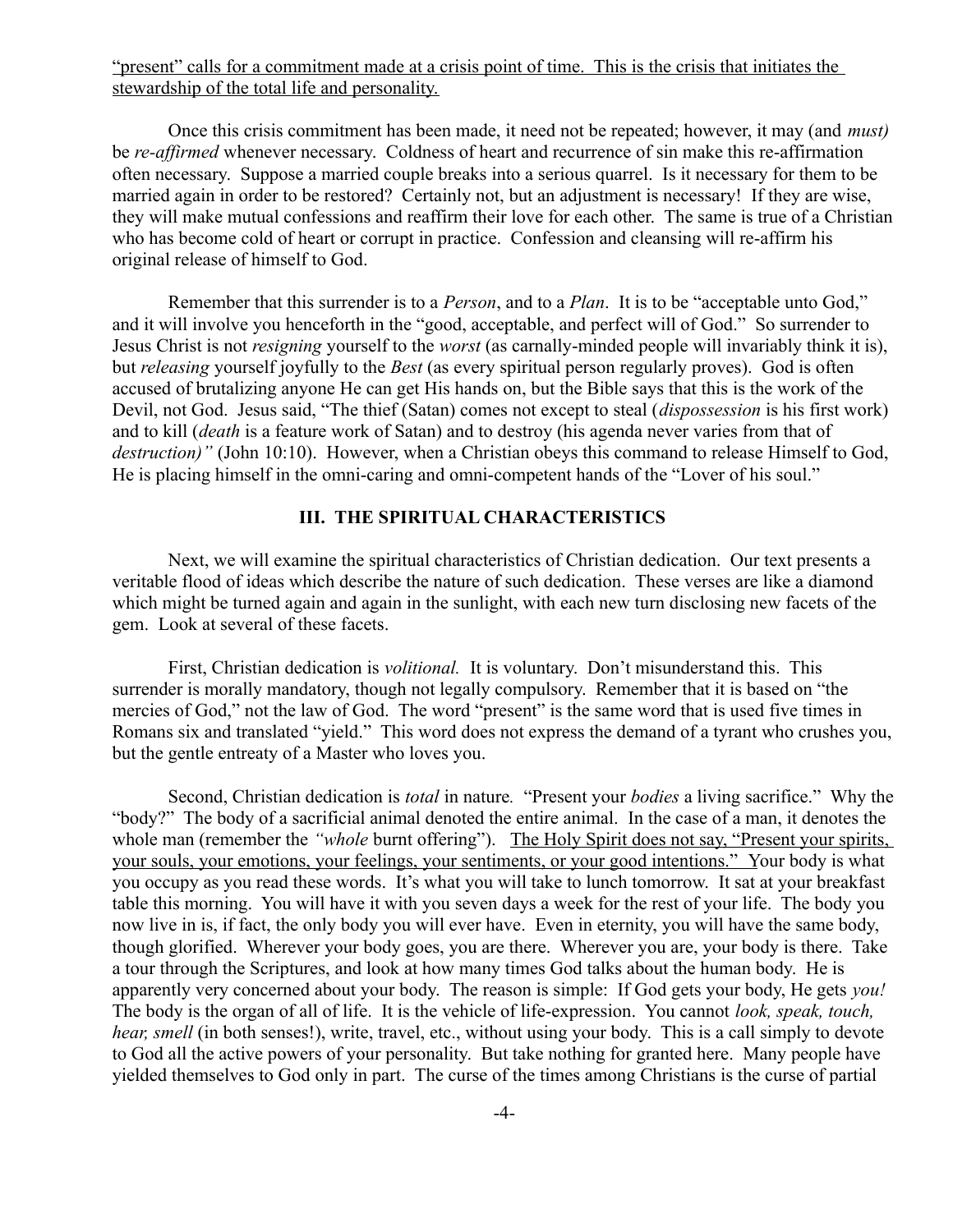surrender. Someone said, "Most of our difficulties in living the Christian life arise from our vain attempts to only *half* live it." Florence Nightingale, when asked the secret of her useful life, answered, "I have always worked hard, and *I have never refused Jesus Christ anything*." This dedication includes the totality of life as we know it.

Third, Christian dedication is *sacrificial* and *radical* in nature. "Present your bodies a living sacrifice." Take a long look at the word "sacrifice." "Fic" is a Latin term which means "to make." "Sac" is the root form of our word "sacred." The word "sacrifice" means to "make sacred." The object is your body, which has always been used for "profane" purposes. "Pro" means "before" or "in front of." "Fane" means a "holy place," such as a temple. So "profane" means "outside the temple." This word described anything that is used for ordinary, natural, fleshly purposes. Before conversion, a person's body is "profane." After conversion, it is to be used for "sacred" purposes. It is to become a "sacrifice" unto God. Note this rule: there is no such thing as *man* making a sacrifice to *God* without that sacrifice *costing man something,* and there is no such thing as *God* making a sacrifice for *man without it costing Him something*. Read again the story of the awful Cross to see what His coming to you cost Him!

The first impulse of an intelligent Christian may be to ask, What is the word "sacrifice" doing in the New Testament Gospel? Hebrews 10:12 says that Christ's "one sacrifice for sins forever" rendered unnecessary the system of blood sacrifice. Jesus sat down at the right hand of God — the symbol of a finished, accepted atonement. Dr. K. Owen White said that if an artist should set out some day to paint the book of Romans, using one symbol for each chapter, he might have some difficulty deciding on a symbol for some of the chapters, but not in chapter twelve — the symbol would have to be an *altar.* The first eleven chapters of Romans are about the great sacrifice which Christ made to reconcile us to God; now, we turn from His infinite sacrifice to our finite sacrifices. Paul is inviting us to build an altar, climb atop it, and sacrifice ourselves to God!

So here is a call for sacrifice in a system that has no present sacrifices in it. How do we resolve this paradox? There are several keys. One key is that Christian dedication involves a "*living* sacrifice." The sacrifices of the Old Testament were effective *only* as they were *slain*, but the sacrifices of the New Testament would be ineffective *if* they were slain. The Old Testament sacrifices were alive when presented, then put to death. But the Christian is *still alive* after he becomes the sacrifice. Our bodies are to be presented like those of the Jewish sacrifices, but not like them to be slain; yet like them so completely to be made God's that during their whole life they are as good as slain. The word "living" implies a vast superiority over slain sacrifices.

 A second key is found in the distinction between *bringing* a sacrifice which is outside the worshiper, and the worshiper actually *becoming* a sacrifice. *Becoming* a sacrifice instead of *bringing* one! That's a great difference. God does not ask the Christian to *bring* a sacrifice. Much of our stewardship, unhappily, is based on this appeal. Rather, God invites each of His children to *become* a sacrifice.

 The third key is seen in the intelligence of the sacrifices. In the old system, the poor dazed animals gave up their lives without understanding, in dumb passivity. But the Christian sacrifice is nothing if it is not *conscious, willing, eager, and free.* You, dear Christian, are asked to *climb up on the altar* and become a sacrifice as surely as if you were killed and consumed in flames.

Bishop Taylor-Smith was once asked what was the secret of his consistent spiritual life. He answered, "Every day when I awake, I do something before I get out of bed. I lift up my heart to my Lord, and I say, 'Blessed Lord, this bed is the altar, and my body is the sacrifice. I gladly offer myself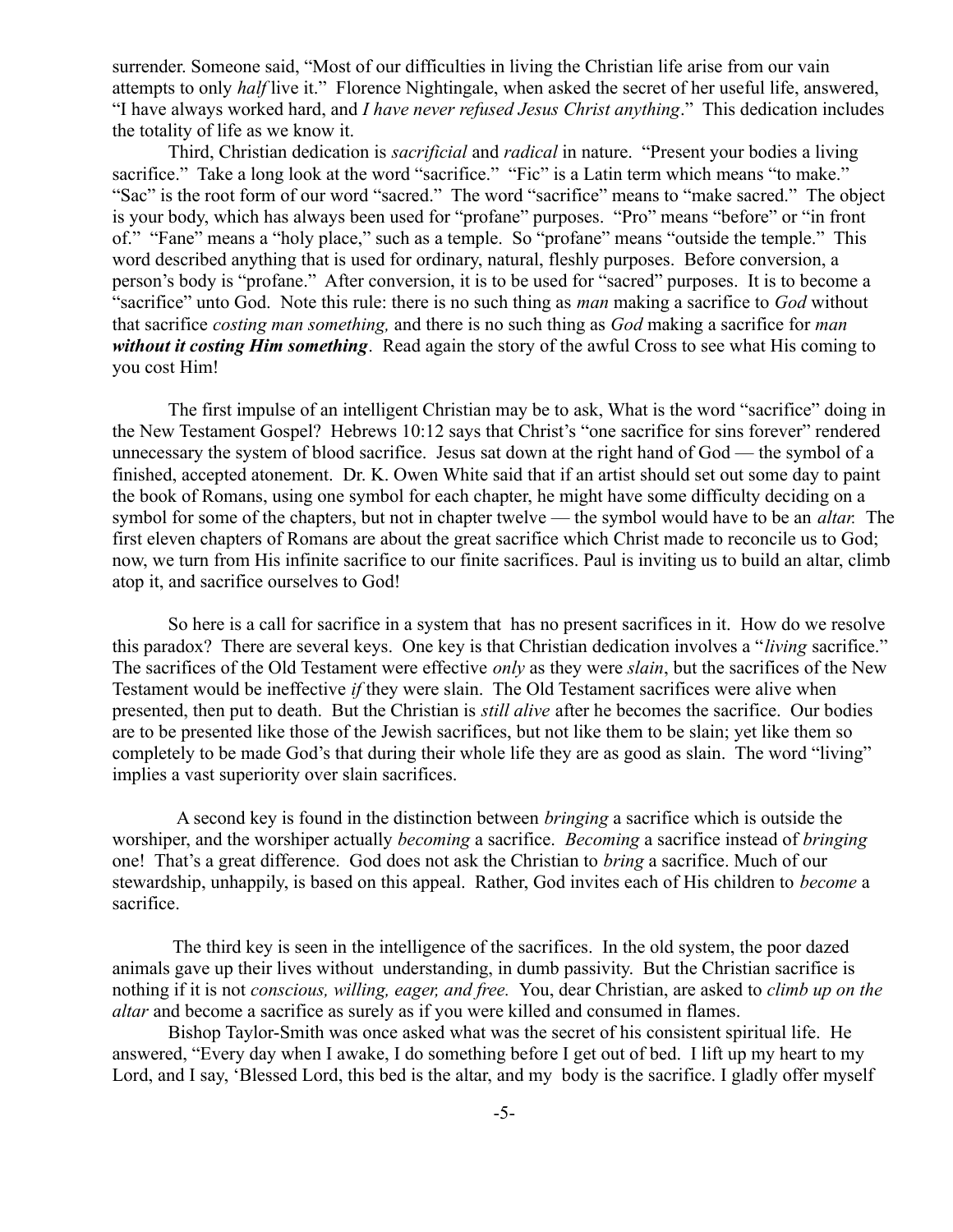up to you, so that for these next twenty-four hours I may be Thine alone, for Thy pleasure and for Thy service." This is the idea of the "living sacrifice."

Fourth, Christian dedication is *spiritual* and *moral* in nature. "Present your bodies a living sacrifice, *holy...*" The Greek word is "hagios," which means "set apart" or "devoted." The primary idea is not that of moral purity or freedom from evil. A pagan worshiper, or a pagan temple, or a pagan act, was called holy simply because it was set apart of devoted to a certain purpose. In the Old Testament, places and objects were often called "holy," not because they were pure or sinless, but because they were devoted to a specific purpose (usually the worship of God). So the *presentation* of verse one makes the thing presented "holy," and this word is totally independent of the moral nature of the thing presented when the presentation is made. *However!* It is this very association that produces the "saint," who should become increasingly pure simply by his association with the holy God. So Christian dedication is first a spiritual act of release and surrender, and this allows God to make the dedicated person increasingly pure and less and less controlled by sin. So the physical body of the believer, presented to God and thus made disposable to Him, is *instantly* holy by *presentation* and will become *increasingly* holy by *association.*

Fifth, Christian dedication is *reasonable* in nature. "Present your bodies a living sacrifice, holy, acceptable unto God, which is your reasonable service." The word translated "reasonable" is the Greek word "logikos," the word from which we derive our English word, "logical." The word means "rational, agreeable to reason." The word has two ideas in it. One is that this dedication is not merely external or material. Perhaps, again, Paul follows his analogy. The Christian surrender is in direct contrast to the dumb, thoughtless sacrifices of the Old Testament. The animal sacrifices of the Old Testament were made with no intelligence or decision from the animals concerning the sacrifice. But the Christian's commitment is to be made in full awareness, full intelligence, of all the issues that are involved.

 The other idea is that of reasonable succession. If "A" is true, then "B" should follow. If God has done all these things for us, it is unreasonable for us to be indifferent or half-hearted, and it is perfectly reasonable for us to be totally dedicated to Him. The logical result of our reception of all the blessings that come from our union with Christ is to present ourselves unconditionally and totally to God. Another thing requires to be said at this point. There are charges sounding out from every direction in our lethargic, affluent, self-indulgent, self-dominated world that this kind of demand is ridiculous and that this kind of life is "fanatical" and unreasonable. *Quite to the contrary*, Paul says, *this kind of response to the "mercies of God" is the only one that makes any sense at all!!* This surrender that is total and irrevocable is the *only* response which is truly *rational.* C. T. Studd, the English cricketer who became one of the greatest missionaries of Christian history, recognized this when he said, "If Jesus Christ be God, and died for me, then no sacrifice would be too great for me to make for Him." Technically, when Calvary's "Love Offering" is compared to our puny surrenders, our responses should never be called "sacrifices."

> "When I survey the wondrous cross, On which the Prince of Glory died, My richest gain I count but loss, And pour contempt on all my pride. Were the whole realm of nature mine, That were a present far too small; Love so amazing, so Divine, Demands my soul, my life, my all."

*That* is the best logic, the greatest intelligence, and the highest thoughtfulness in the universe!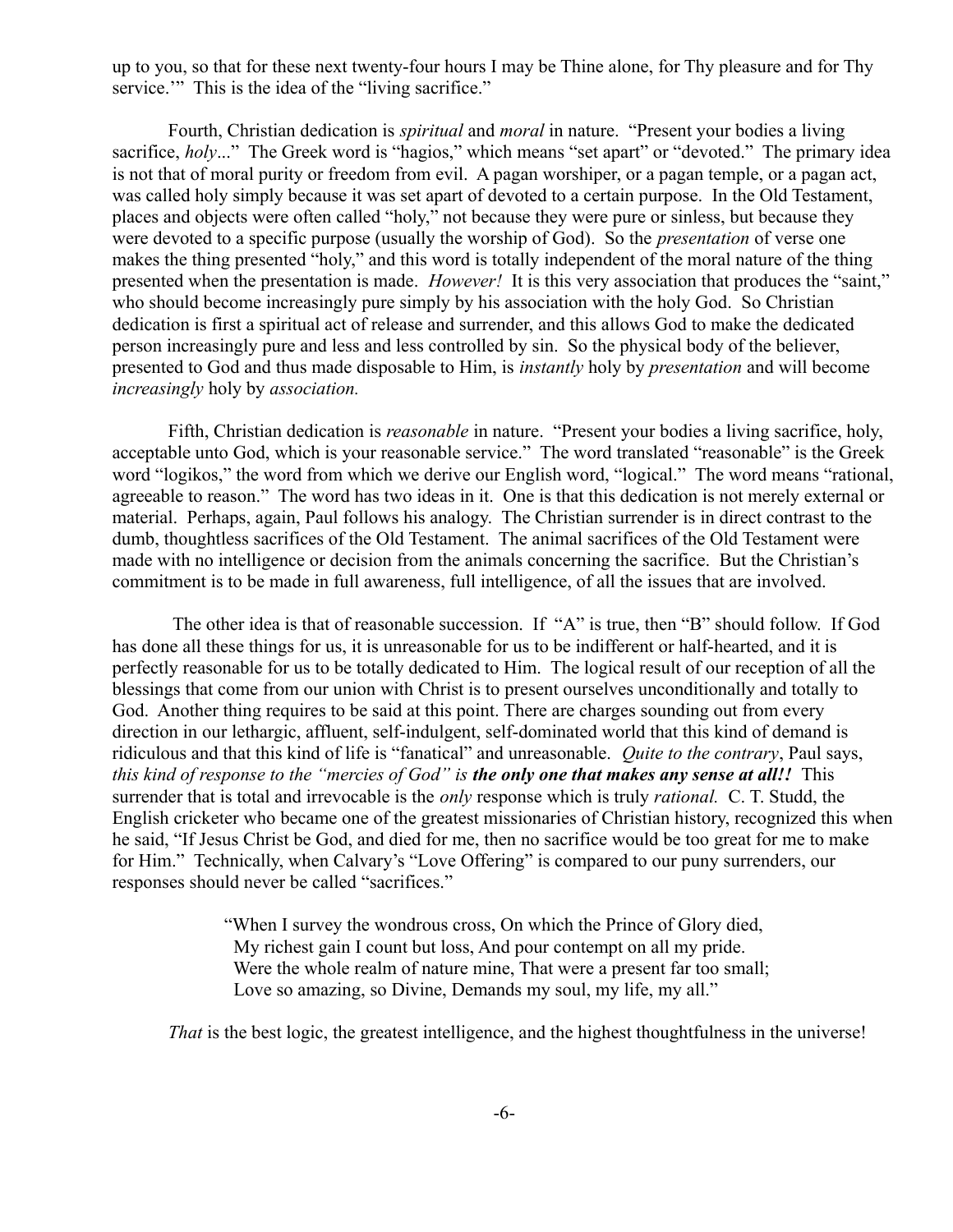Sixth, Christian dedication is *vocational* in nature. The vocation of the Christian life is both negative and positive in its requirements.

Think of the negative demand first. "And be not conformed to this world." The word "conformed" is based on the word, "schematizo," which refers to a person assuming an outward expression that does not come from within him. So his outward *habits* do not match his inner *heart.* The full word is "sunschematizo." The prefix "sun" is a preposition which means "together with." The entire long word contains the idea of adopting an outward habit, a "scheme," which is patterned after some definite outward model. The outward model (Phillips calls it a "mold") is "this world," or this age. Someone translated it, "Christian, stop masquerading in the mannerisms, speech expressions, styles and habits of this world." Sadly, Christians may dress themselves in this unbecoming masquerade costume, but it always hides the Lord Jesus Christ in the heart of the Christian. The costume, then, becomes an opaque covering through which the Holy Spirit cannot radiate the beauty of the Lord Jesus Christ.

We hear much today about "adjustment," but here is God's call to *maladjustment!* We hear a lot about "integration," but here is God's call for dis-integration, or *spiritual segregation*. We are often urged into social conformity, but here we are urged to become non-conformists. The word "world" here refers to this age and the spirit that governs it (Satan). The verse says, "Be not fashioned together with the spirit of this age." Anything that puts you in identification with this world system places you in a position that is anti-God. The world-system is a whole way of life, under the supervision of Satan, the "god of this world." This world-system is carefully organized to express the philosophy, the "mind" of the Wicked One. Christians are not to permit themselves to be governed by this Master, by this mind, or by this manner of life.

Archimedes said, "If a man could find *a fulcrum strong enough,* and *a lever long enough,* and *could occupy a position apart from that which he is trying to move, he could move the world!"* The dedicated Christian has all three of these necessary ingredients. The *purpose of God* is the fulcrum, the *strategy of Jesus* is the lever, and our text urges us to *occupy a position apart* from that which we are trying to move. When Christians have used these ingredients, the world has always been moved.

The J. B. Phillips paraphrase of the New Testament says, **"Don't let the world around you squeeze you into its own mold."** The world has a mold much like a gelatin mold, or a cookie mold. You dissolve gelatin in hot water, pour it into a mold, then place it in the refrigerator until it gels. When it congeals, it takes the shape of the mold into which it was poured. In something of the same manner, the world has a mold — a "shape" for our thinking, our values, our pleasures, our dress, our talk, etc. The world is constantly trying to press us into its mold so that Christians will be indistinguishable from non-Christians.

Christians are either like thermometers or thermostats. Thermometers only register the temperature that is around them. They simply reflect their environment. Thermostats, however, regulate the temperature in their surroundings. Though a thermostat is very small in comparison to the size of the house or the appliance it is in, it bears an influence over those things all out of proportion to its size. It actually controls the temperature of the whole house or the appliance. Some Christians only *register* or *reflect* the moral and spiritual temperature of their environment. They conform to the prevailing mores of their society. But other Christians *regulate* the moral and spiritual temperature of their environment. In order for the Christian to regulate his environment (as "salt" and "light," Matthew 5:13-16), he must not be conformed to the prevailing spirit of that environment.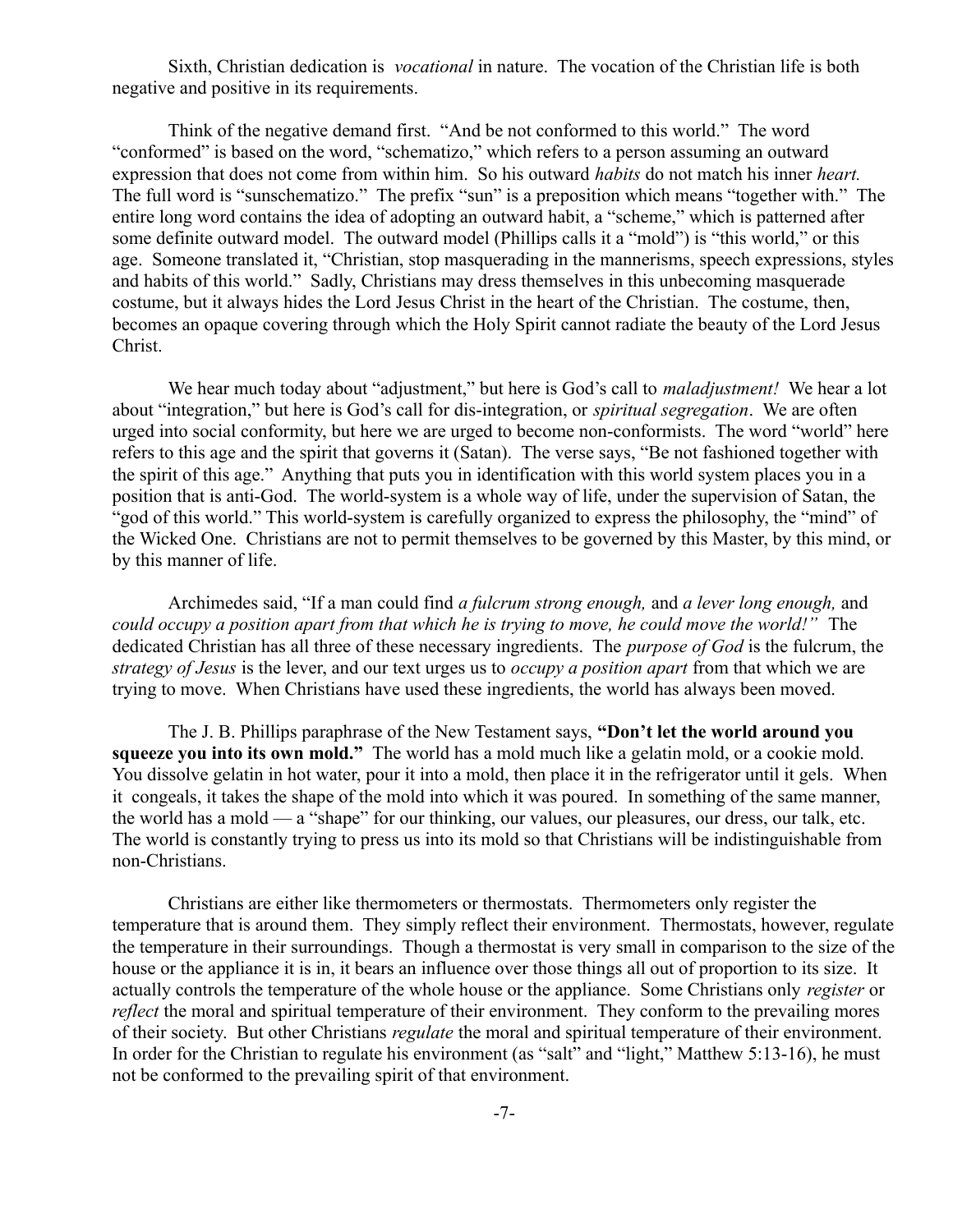Perhaps Paul is following his symbol of the Old Testament sacrificial system here. In that system, when an animal was yielded to God as a sacrificial victim, it thereby lost its place in the stall and in the market and no longer could be bought and sold there. *Its dedication in one sphere implies its final removal from the other.* Even so, when the Christian yields himself to God, he thereby loses his place and voluntarily forfeits his "rights" in a godless world.

Now look at the positive demand in the vocation of Christian dedication. "Be not conformed to this world, but be ye transformed by the renewing of your mind." The word "transformed" is "metamorphoumai," which gives us our English word, "metamorphesis." "Transformed" describes a change from within. The world exerts pressure from without, but the Holy Spirit changes your mind and your life by releasing power from within. "Transformed" means that your outward expression is changed to be consistent with your inward nature. Thus, in "metamorphosis", the outward expression more and more reflects the inner nature. Metamorphosis means that the true inward character is being brought to outward visibility. This word is used of Jesus in Matthew 17:2 on the occasion of His "transfiguration." His Deity, hidden in humanity, came bursting forth to visibility, and "His outward expression was changed before them, and His face shone as the sun, and His clothing was white as the light." This word is also used of the progressive change of a Christian in II Corinthians 3:18, and it refers to essentially the same thing as here in our text. To be transformed in the sense of these texts means to be like Christ both inwardly and outwardly. It means that the Christ who is literally in us begins to reveal Himself through us.

It must be remarked that both words, "conformed" (sunschematizo) and "transformed" (metamorphoomai), have to do with an outward expression. The *difference* between the two words is in the respective *originating sources* of these outward expressions. In the first case, the originating source is *external*, "this age." In the second case, the source is *internal*, the "renewing of the mind" as an enhancement of the indwelling life of Christ. Ponder these words carefully and prayerfully.

"Be ye transformed by the renewing of your mind." The Greek tense of both the negative and positive commands of verse two indicates continuing action. "Do not go on being conformed..., but go on being transformed...," and the mind plays a key role in either action. Your "mind" refers to the way you think, your attitudes, you philosophy. The world constantly bombards us with its "mind-set," its philosophy. Some people say that they are afraid they will be "brain-washed" by the church and the Bible — so they allow themselves to be *"brain-dirtied"* by the spirit of the world. Take your choice; their is no neutrality. *Brain-washed by the Word, or brain-dirtied by the world!* The Christian must be "brain-washed" every day by the Word of God, or he *will* be conformed to this age. The Word of God is the only source where we can find God's mind in order to renew our own. D. L. Moody always wrote in his gift Bibles the words, "Either this Book will keep you from sin, or sin will keep you from this Book." Scripture or sin; the Word or the world; the Savior or Satan — the choice is clear. This clearly means that a daily devotional life is not optional in the Christian life. It is standard equipment, an absolute necessity. It is as necessary to the daily Christian life as eating is to the daily physical life. No reader of these lines expects to live many days in this world without regular eating, and no Christian should allow his daily devotional habits to be erratic, either.

Salvation is instantaneous, but sanctification (transformation into the likeness of Christ) is gradual. Someone said, "It took God only one day to get Israel out of Egypt, but it took God forty years to get Egypt out of Israel." A *crisis* got the Israelites out of Egypt, but a *process* full of God, Moses, the Law, Aaron and forty years of miracles was necessary to get the mind and morals and manners of Egypt out of the hearts and habits of the Israelites. In the same way, it took God only a moment (what a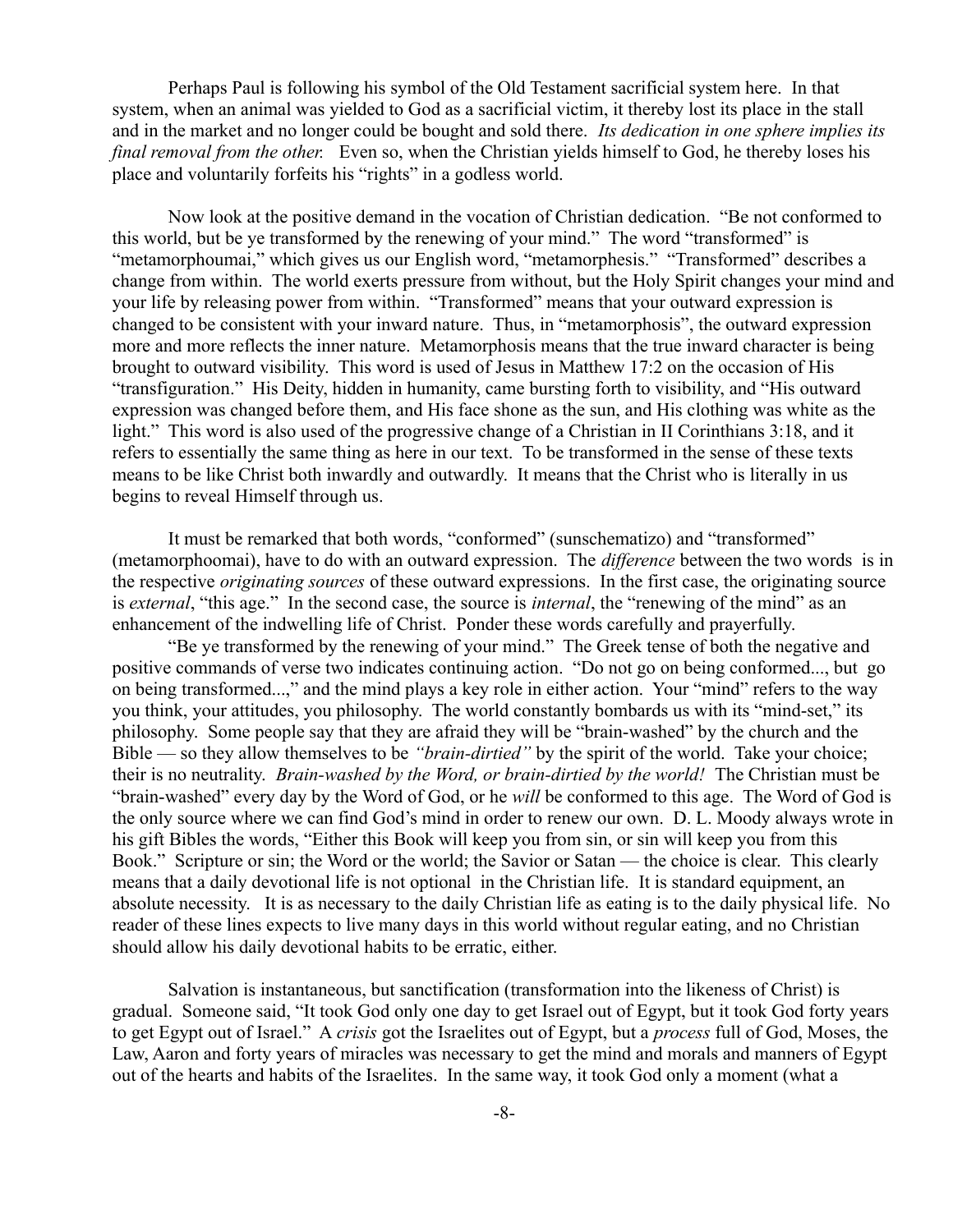moment!) to get you out of sin, but it will take a lifetime to get sin out of you! Dedication involves us in the process of being transformed. What an adventure! No other vocation is as demanding or as rewarding as this one.

According to Romans 12:1-2, Christian dedication is volitional, total, sacrificial, radical, spiritual, moral, reasonable and vocational. Is this a big life, or what?

## **III. THE SURE CONSEQUENCE**

Finally, Romans 12:2 reveals the certain consequence that follows Christian dedication. The person who dedicates himself to Christ on His terms will "prove in practice that the will of God is good, well-pleasing and complete." These three adjectives might constitute a basic study of the will of God, but here they reveal the practical outcome of Christian dedication. Note that the will of God is "proved in practice," not in speculation, or study, or consideration. Jesus said, "If any man will *do* His will, he shall know of the teaching." Christians don't *study* their way to *obedience* as much as they *obey* their way to *assurance*. It is probably true that more Christians *act* their way to *faith* than those who *believe* their way to *action.* Dr. George Truett used to say, "Act as if the Gospel is so, and it will prove itself to you." Too many people stop with naked faith if their faith did not include action from its beginning. The will of God is proved in *practice*, not in mere proposition.

Note, too, that there *is* a will of God for the Christian. God has a specific plan for your life. Surely God is no less wise that an architect who guides his work by a blueprint, or an artist who follows a plan in painting, or a shipbuilder who conforms to a pattern in constructing a ship. This will is described in Romans 12:2 by three adjectives.

The will of God is "good." It must be heavily emphasized that it is *God's* will that is so described. The will of *many* is *not* good. Have you read the book entitled The Diary of Anne Frank? It records the experiences of a fifteen-year-old girl. She was a Jewess whose family had fled from Nazi Germany to the Netherlands. Later, after having been detected by Hitler's police, the family was sent to Auschwitz, the German death camp in southern Poland. The only crime of this fifteen-year-old girl was that she was born of a particular racial stock. She described in her diary how on one occasion she had seen a group of Hungarian Jewish children in the death camp. They were standing naked in a cold and driving rain awaiting extermination in a gas chamber. They were there and subjected to such brutal treatment primarily because it was the will of one man — Adolf Hitler — that they should be there. *His* will was not good for anyone concerned. The will of many men has proved to be unspeakable evil, but the will of God has always proved to be good.

It should also be noted that even self-will is not good. Only God knows what evils have been wrought by self-will in this world. It was self-will that led Adam and Eve to commit the first sin. It was self-will that led them to think that they could elevate themselves to God's level without His help. In fact, self-will is the very essence of sin. Sin may have many other definitions, but it is basically *selfwill*. And self-will is not good. Our *own* will for ourselves is bad; *Satan's* will for us is bad; even the will of our best friends for us may be bad. But *God's* will for us is always good. In what sense is God's will "good?"

God's will is good in its *beginning* in your life. The fulfilment of the will of God actually began in your life the moment you received Jesus Christ as your Savior. Any truly converted Christian will freely admit that day God saved him was a good day in his life. Suddenly, he felt himself to be rightly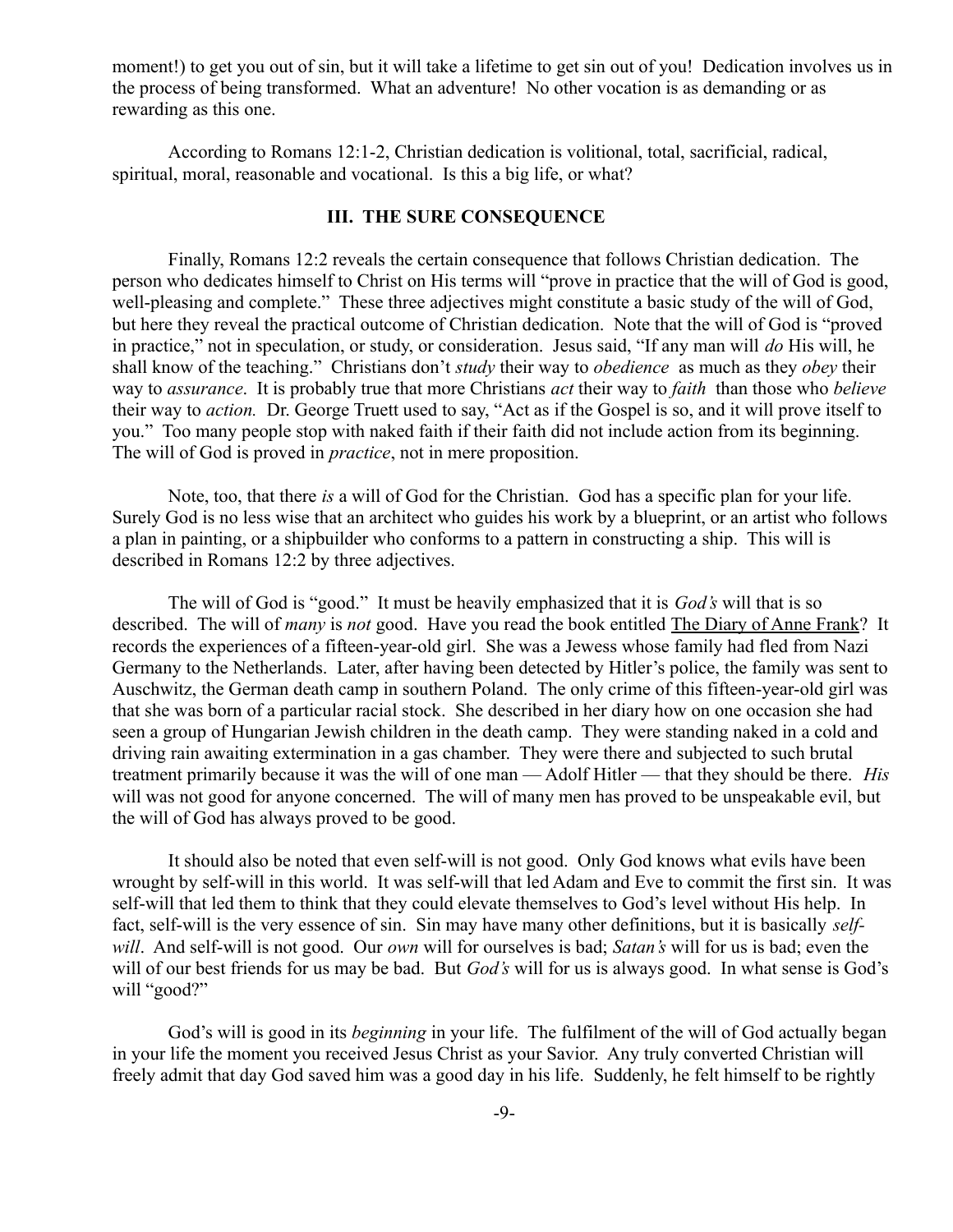related to *God,* to his *fellow men,* to *himself*, and to the *world* in which he lived. He had made the *greatest choice* ever; he had had the *greatest experience* possible to man; he had received the *deepest joy* available to man; he had begun the *best life* a human being can live. It was a good day when you were saved; the will of God was good in its beginning in your life.

Then, God's will is good in what it *intends* to do with your life. It intends to rescue you from the penalty and power and presence of your sins; it intends to make of you a person of maximum usefulness. It intends to make of you a person who lifts the lives of others and glorifies God. And when your brief life is done in this world, it intends to usher you into a life of expanding growth and service for eternity.

God's will is good in what it *produces* in the world when it is obeyed by believing Christians. What happens when the will of God is obeyed? Where the will of God is done, the Gospel is preached, and helpless sinners hear about the dynamic of Calvary which is able to break chains that no other power can break. Where the will of God is done, churches spring up to minister to the physical and spiritual needs in their area of influence. Where the will of God is done, hospitals are established, and the healing of the sicknesses of mankind is made possible. Where the will of God is done, schools are established, and the ignorance of men is challenged. Where the will of God is done, the home is lifted out of the mire, womanhood is elevated, and children are given a chance. Where the will of God is done, social evils of every kind are challenged and arrested. The will of God is good when it is tested from the practical standpoint of what it produces.

If these things are true, then the will of God is not a course to be avoided, and it ought never to be a second choice for any of us. God's will is good, and it should be the sole pursuit of our hearts to *discover* the will of God and *do* it.

Then the text describes the will of God as "acceptable," or literally, the will of God is *"wellpleasing*" or "satisfying." The text does not say that the will of God is easy; it does not say that it is comfortable; it does not say that it is materially profitable; it does not say that it exempts from tragedy, but it does say that it is satisfying.

It is satisfying in that it is *able to satisfy the deepest longings of the human heart*. In John 4, there is recorded an incident that occurred while Jesus was passing through Samaria. He became hungry, and sent His disciples into town to get some provisions, as He sat by a well and rested. While He was waiting for the others to come back, a poor bit of wretched humanity came to the well to get some water, and Jesus began to talk to that broken women. He spoke to her about a living water, a water which would be a well of water springing up in her unto everlasting life. You know the rest of the familiar account of their conversation. Finally the woman ran back into the town to tell the people in the village about Christ, urging them to come with her to see Him. About this time the disciples returned with the food and they said to Jesus, "Master, eat." However, Jesus, caught up in the nourishment of the will of God, said, "I have meat to eat that ye know not of." The puzzled disciples said among themselves, "Do you suppose someone has brought Him something to eat?" And Jesus said, "My meat is to do the will of Him that sent me, and to finish His work."

In Isaiah 55:2, the Bible addresses this question to every human heart: "Why do you spend money for that which is not bread? And your labor for that which satisfieth not?" Why, indeed, when there is available to everyone the will of God which perfectly satisfies the deep longings of the human heart? After a life of doing the will of God, and of observing others who did the will of God and many who *didn't* do the will of God, Matthew Henry said, "A life spent in the service of God, and in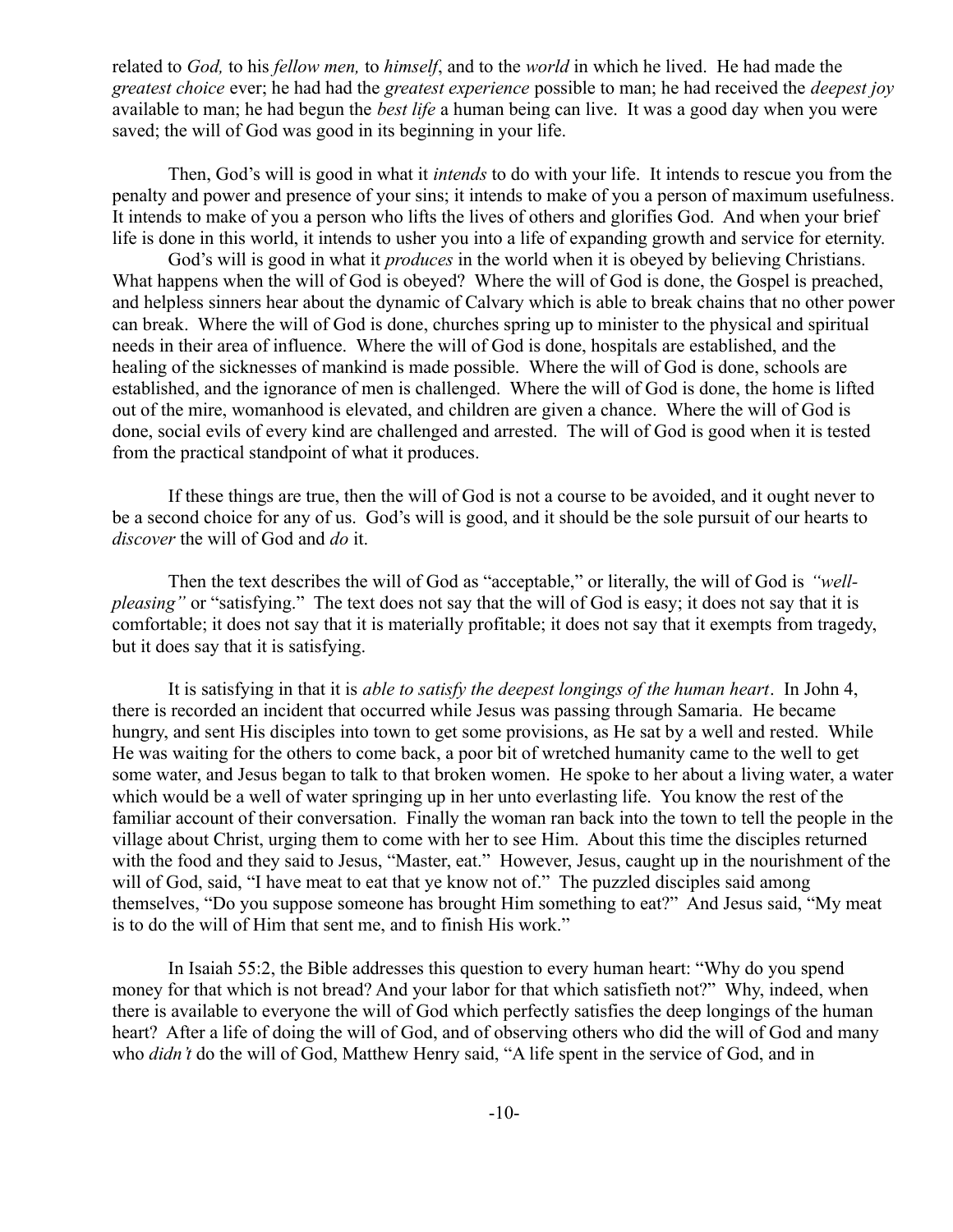communion with Him, is the most rewarding and pleasant life that any one can live in this world." The will of God is deeply satisfying to the person who does it.

Also, the will of God is well-pleasing *even under unfavorable circumstances.* Gaze for a moment through the bars into a jail cell in the Roman colony of Philippi, and you will see this. Paul and Silas had broken up a vicious racket in Philippi, and they were put in jail because they were destroying the profiteering of some men who were exploiting a girl for money. The Bible says that they were "thrust into the inner prison, and their feet were made fast in the stocks." But "at midnight Paul and Silas prayed, and sang praises unto God." They sang at midnight! In prison! Someone called it the "first Christian singing convention," and it took place at midnight in the dungeon of a jail! Dr. R. G. Lee, speaking about the unconquerable spirit of Paul, said, "If you put Paul in a barrel and put the lid on it, he will preach Christ through the bunghole. If you throw him in jail, he will come out of that jail with the prison door under one arm and a convert under the other!" The will of God is well-pleasing, even when it is obeyed under unfavorable circumstances. I can assure you of this: Life will be a terrible disappointment for you if you do not find and follow the will of God, but it will be unspeakably satisfying if you do.

The happiest people I have ever known in my life are those people who live with their eyes on Christ and are most caught up in fulfilling the will of God. Some of the most miserable people I have ever known are Christians who are trying to sidestep the will of God for their lives. Look at your own spiritual experience. Isn't it true that you have never had a deeper sense of fulfilment, or purpose, or abiding joy than you have had when you are most identified with the will of God? The will of God wherever it takes you, whatever it costs you — is well-pleasing.

Finally, the text says that God's will is "perfect," or literally, *"complete"* or *"full-grown."*This means that the will of God *does not lack anything that is necessary for completeness.* Colossians 2:10 says, "You are complete in Christ." And I might add that you are terribly incomplete without Him.

This is undoubtedly what many people need to learn. Many people refuse to do the will of God for their lives because they are afraid they will miss out on something that is pleasant or meaningful. I would be quite realistic here. The will of God will not free you from plaguing problems, and deliver you into a life of ease and ecstacy. But what you receive in doing the will of God is a thousand times better than what you forfeit.

Some people seem to think that the will of God is a puzzle to be solved or a burden to be endured, and that we would be happier without it. If it is a burden, it is the same kind of burden that wings are to a bird, or sails are to a boat. The will of God brings fulfilment and completeness to a human life.

Then the will of God is complete in the sense that it is *the ultimate achievement* that any person can accomplish in life. The greatest thing you could ever do with your life is to do the will of God. In fact, it would be utterly vain for you to be the President of the United States if it is the will of God for you to be a sacker in a grocery store. Dr. Truett used to say, "To *ponder* the will of God is life's greatest *consideration;* to *know* the will of God is life's greatest *knowledge;* to *follow* the will of God is life's greatest *pursuit;* to *do* the will of God is life's greatest *achievement."*

A missionary said, "I have done *foreign* mission work, and *home* mission work, but the greatest work of my life is my *submission* work, and that began for me the day I decided to submit my life to the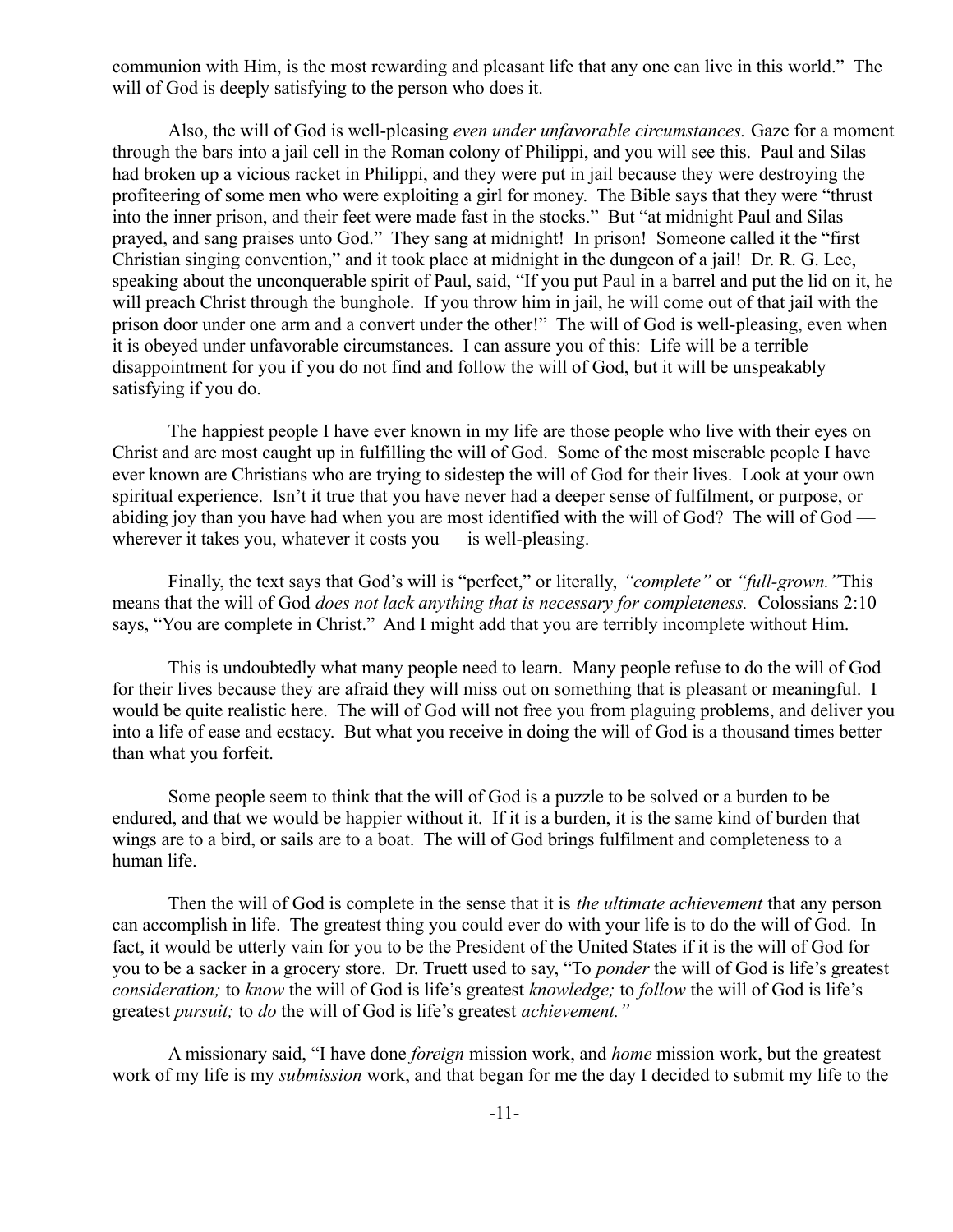will of God for me." J. B. Phillips paraphrased our text in these words, "Let God remold your minds from within, so that you may prove in practice the will of God for you." The only way to prove the will of God in practice is by *finding* it, *following* it, *fulfilling* it, and *finishing* it.

Several years ago, Charles Wellborn told this story on the Baptist Hour radio broadcast one Sunday. He said that during the Second World War he served in Italy. One day their outfit came to a ruined Italian town which had been bombed and shelled by Allied troops. Passing by the ruins of a home they saw a little lad weeping bitterly on what had been the front porch. As they talked with him he led them to the ruins of the kitchen where lay the lifeless bodies of his father, mother, and sister. Touched with his sorrow they took him with them; a small uniform with a jaunty service cap was provided for him, and "Tony" became the mascot of the company. Mr. Wellborn was his special friend. Time passed and finally the word went out from headquarters that all waifs and orphans must be sent to certain central points for relocation. The company was drawn up for review and the orders read. Little Tony stood smartly to attention at the Captain's side. His friend had explained to him what must be done and had told him he must be a good soldier, that good soldiers always obey orders. When the word was given, Tony started stiffly to the jeep that would carry him away. About halfway to the jeep, however, Tony the soldier that he was *trying to be* gave way to Tony the *boy that he actually was.* Turning back with tears running down his face, he rushed to Mr. Wellborn, threw his arms around his knees and looking up in his face said, "I can't go! I can't go with them! I don't *belong* to them  $-I$ *belong to you!"* You see, the only *logical* thing he saw to do in light of what *they had done for him* was *to give himself to them in return.* Today, many appealing voices are being heard in our world. Sounding through the din is the "still small voice" of Jesus.

*When I consider the "mercies of God," I say to Him, "Lord, I can't go with them! I don't belong to them! I belong to You!"* As a Christian, I am a moral personality who has chosen to belong to Christ, and I am to live and serve from now on under direct orders from Him and in the energy of His indwelling Spirit.

*"So here's what I want you to do, God helping you: Take your everyday, ordinary life -- your sleeping, eating, going-to-work, and walking-around life — and place it before God as an offering. Embracing what God does for you is the best thing you can do for him. Don't become so welladjusted to your culture that you fit into it without even thinking. Instead, fix your attention on God. You'll be changed from the inside out. Readily recognize what he wants from you, and quickly respond to it. Unlike the culture around you, always dragging you down to its level of immaturity, God brings the best out of you, develops well-formed maturity in you"* (Romans 12:1-2, The Message, translated by Eugene Peterson)